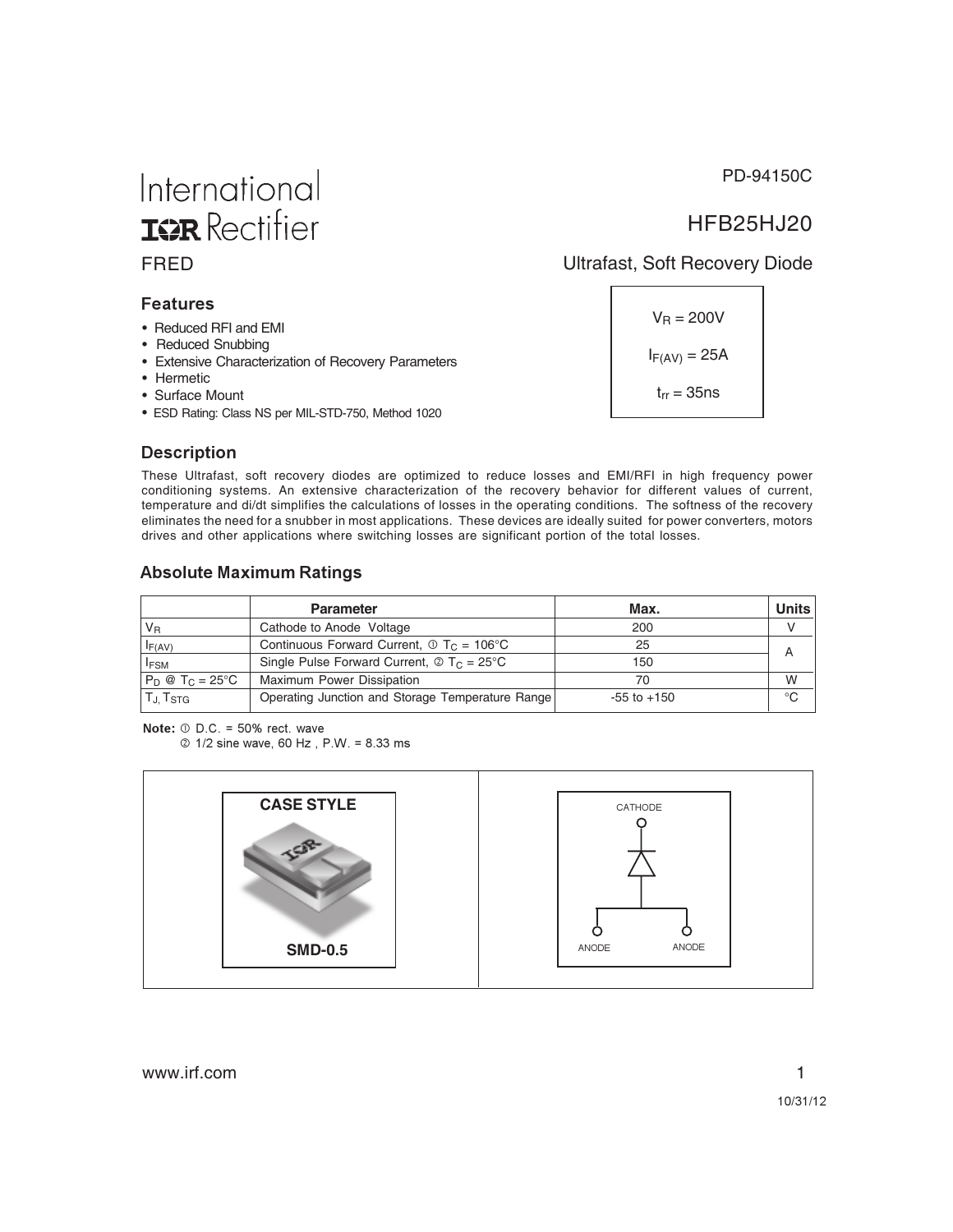|                 | <b>Parameter</b>                 |     |     |      | Min. Typ. Max. Units | <b>Test Conditions</b>                   |
|-----------------|----------------------------------|-----|-----|------|----------------------|------------------------------------------|
| $V_{\text{BR}}$ | Cathode Anode Breakdown Voltage  | 200 |     |      | V                    | $I_R = 100 \mu A$                        |
| $V_F$           | <b>Forward Voltage</b>           |     |     | 1.18 |                      | $I_F = 25A$ , T <sub>J</sub> =-55°C      |
|                 | See Fig. 1                       |     |     | 0.94 |                      | $I_F = 10A$ , $T_A = 25^{\circ}C$        |
|                 |                                  |     |     | 1.07 | $\vee$               | $I_F = 25A$ , $T_J = 25^{\circ}C$        |
|                 |                                  |     |     | 1.19 |                      | $I_F = 50A$ , $T_A = 25^{\circ}C$        |
|                 |                                  |     |     | 0.88 |                      | $I_F = 25A$ , $T_J = 125^{\circ}C$       |
| <sup>I</sup> R  | Reverse Leakage Current          |     |     | 10   | μA                   | $V_B = V_B$ Rated                        |
|                 | See Fig. 2                       |     |     | 250  | μA                   | $V_B = V_B$ Rated, $T_A = 125^{\circ}$ C |
| Cт              | Junction Capacitance, See Fig. 3 |     |     | 78   | pF                   | $V_B = 200V$                             |
| Ls              | Series Inductance                |     | 4.8 |      | nH                   | Measured from center of cathod           |
|                 |                                  |     |     |      |                      | pad to center of anode pad               |

## Electrical Characteristics @ T<sub>J</sub> = 25°C (unless otherwise specified)

## **Dynamic Recovery Characteristics @ T<sub>J</sub> = 25°C (unless otherwise specified)**

|                               | <b>Parameter</b>                      | Min. | Typ. |    | Max. Units | <b>Test Conditions</b>                            |          |                        |
|-------------------------------|---------------------------------------|------|------|----|------------|---------------------------------------------------|----------|------------------------|
| $ t_{rr} $                    | Reverse Recovery Time                 |      |      | 35 | ns         | $I_F = 1.0A$ , $V_B = 30V$ , $di/dt = 200A/\mu s$ |          |                        |
| $t_{rr1}$                     | Reverse Recovery Time                 |      | 28   |    | ns         | $T_{\rm d} = 25^{\circ}C$                         | See Fig. |                        |
| $t_{rr2}$                     |                                       |      | 43   |    |            | $T_{d} = 125^{\circ}C$                            | 5        | $I_F = 25A$            |
| <b>IRRM1</b>                  | Peak Recovery Current                 |      | 3.9  |    | A          | $T_{\rm d}$ = 25°C                                | See Fig. |                        |
| <sup>I</sup> RRM <sub>2</sub> |                                       |      | 6.1  |    |            | $T_{\rm d} = 125^{\circ}C$                        | -6       | $V_{B} = 160V$         |
| $Q_{rr1}$                     | Reverse Recovery Charge               |      | 61   |    | nC         | $T_J = 25^{\circ}C$                               | See Fig. |                        |
| $ Q_{rr2} $                   |                                       |      | 146  |    |            | $T_{d} = 125^{\circ}C$                            | 7        | $di_f/dt = 200A/\mu s$ |
| di <sub>(rec)M</sub> /dt1     | Peak Rate of Fall of Recovery Current | _    | 820  |    | $A/\mu s$  | $T_J = 25^{\circ}C$                               | See Fig. |                        |
| $di_{(rec)M}/dt2$             | During $th$                           |      | 1560 |    |            | $T_d = 125^{\circ}$ C                             | 8        |                        |

#### **Thermal - Mechanical Characteristics**

|            | <b>Parameter</b> | $TVD$ . | Max. | <b>Units</b>  |
|------------|------------------|---------|------|---------------|
| $R_{thJC}$ | Junction-to-Case |         | .76  | $\degree$ C/W |
| Wt         | Weight           | 1.C     |      |               |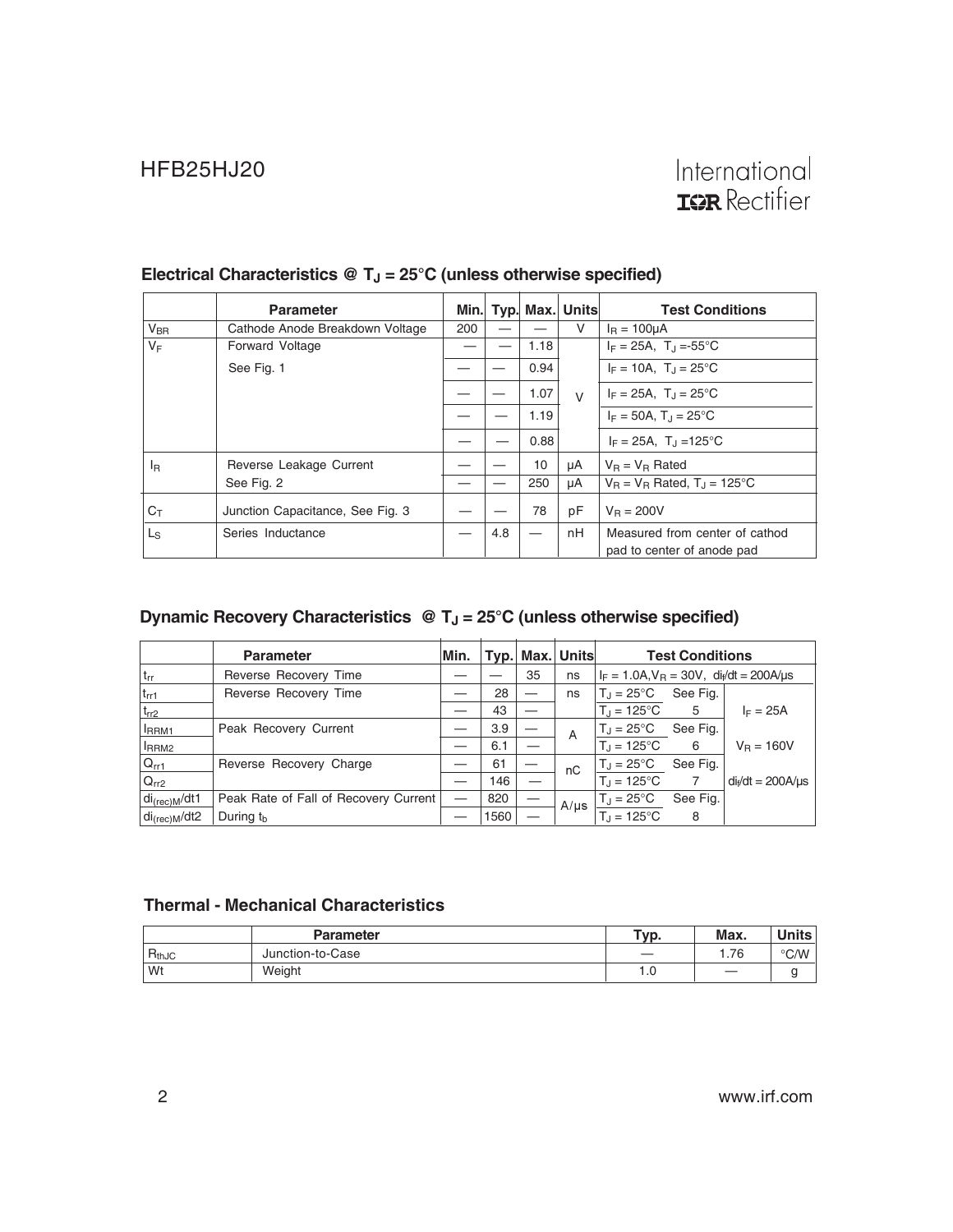

**Fig. 1** - Maximum Forward Voltage Drop Vs. Instantaneous Forward Current





www.irf.com 3 Fig. 4 - Maximum Thermal Impedance Z<sub>thjc</sub> Characteristics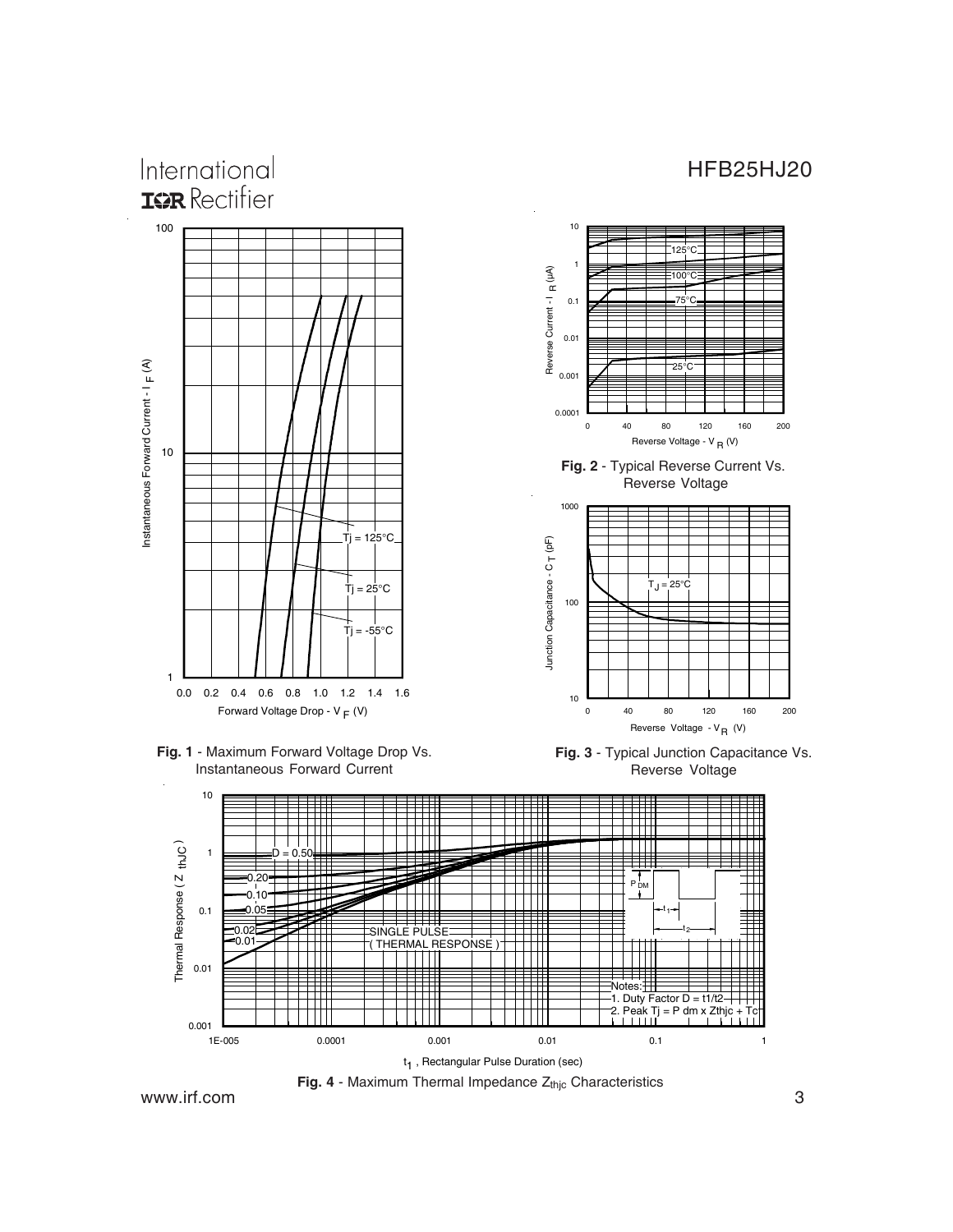## HFB25HJ20

# International **ISR** Rectifier



Fig. 5 - Typical Reverse Recovery Vs. di<sub>f</sub>/dt, **Fig. 6** - Typical Recovery Current Vs. di<sub>f</sub>/dt,